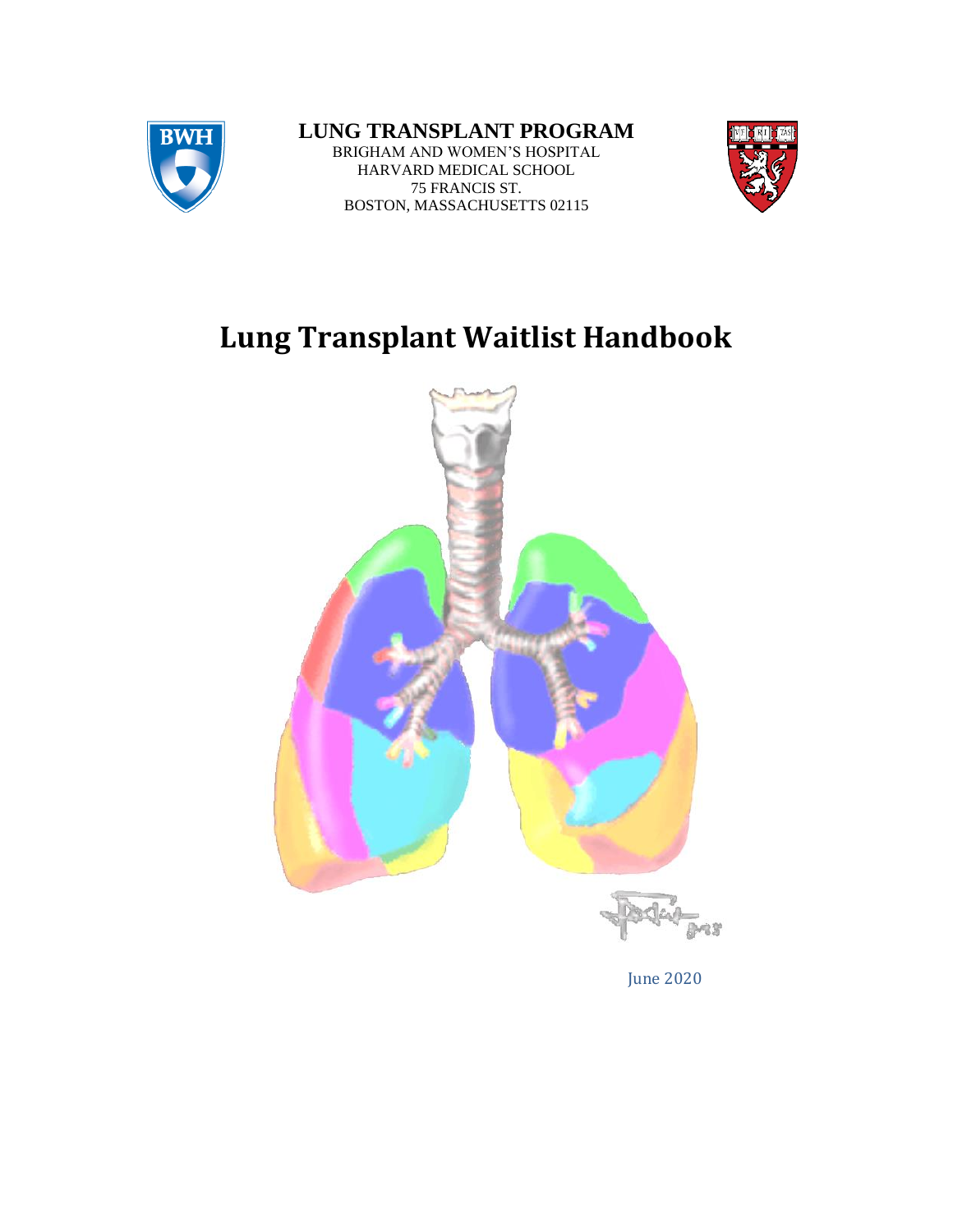



Hari Mallidi, M.D., Surgical Director Hilary Goldberg, M.D., Medical Director Nirmal Sharma, M.D.. Medical Director

# **Table of Contents**

|  | Page |
|--|------|
|  |      |
|  |      |
|  |      |
|  |      |
|  |      |
|  |      |
|  |      |
|  |      |
|  |      |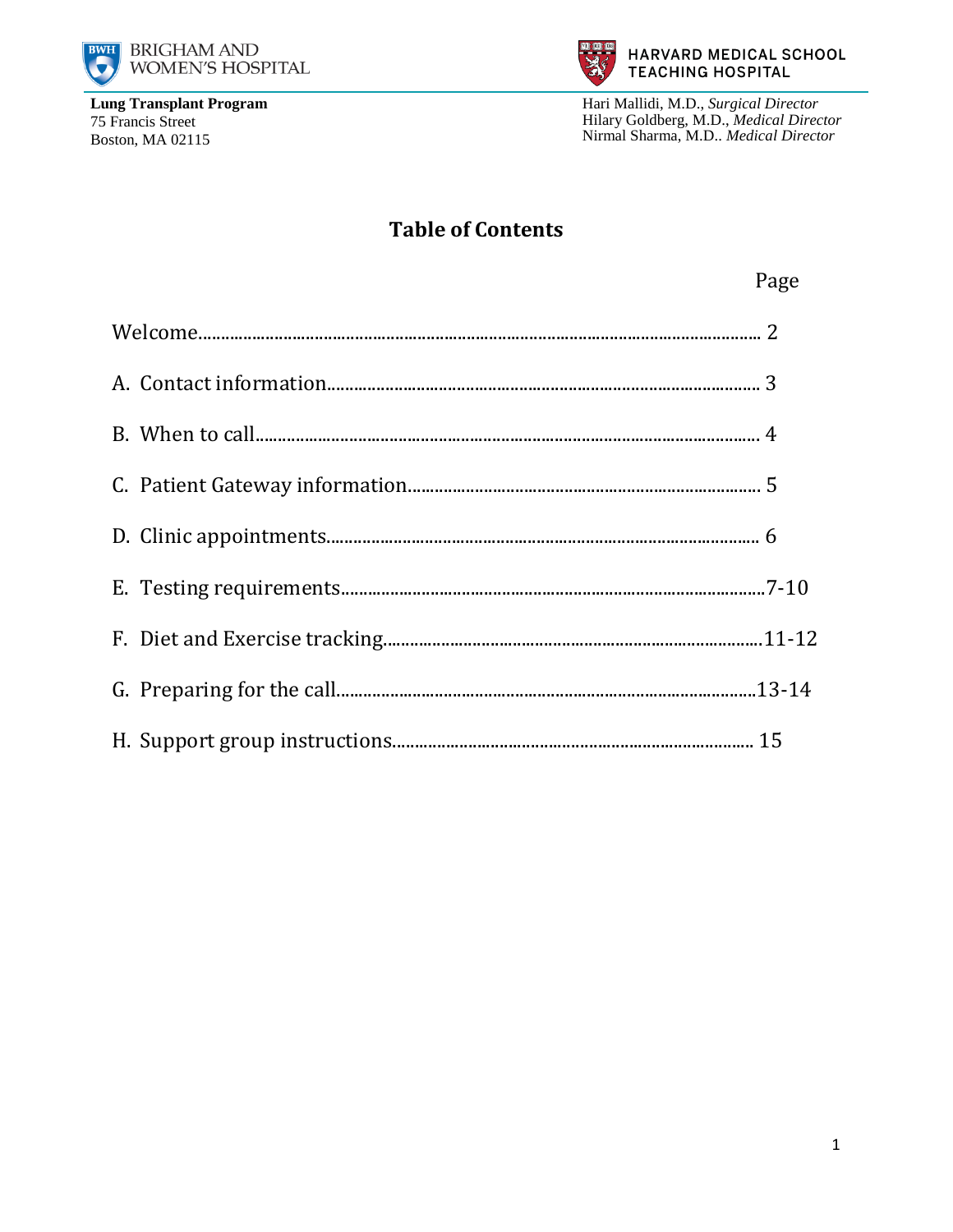



HARVARD MEDICAL SCHOOL **TEACHING HOSPITAL** 

Hari Mallidi, M.D., *Surgical Director* Hilary Goldberg, M.D., *Medical Director* Nirmal Sharma, M.D., *Medical Director*

#### **Welcome**

Welcome to the Brigham and Women's lung transplant waitlist. Our hope for this handbook is to ensure you fully understand testing requirements, clinic follow-up and expectations while you await transplant. Maintaining active listing is a shared endeavor between the transplant team, you and your family. We strive to develop a good working relationship throughout all phases of transplantation.

Please ensure that your support team also reads this handbook.

Included in this handbook is:

- Contact information
- When to call
- Patient Gateway information
- Clinic appointments
- Testing requirements
- Diet & Exercise tracking
- Preparing for the call
- Support group instructions
- Map

When in doubt please don't hesitate to contact us by phone or Patient Gateway.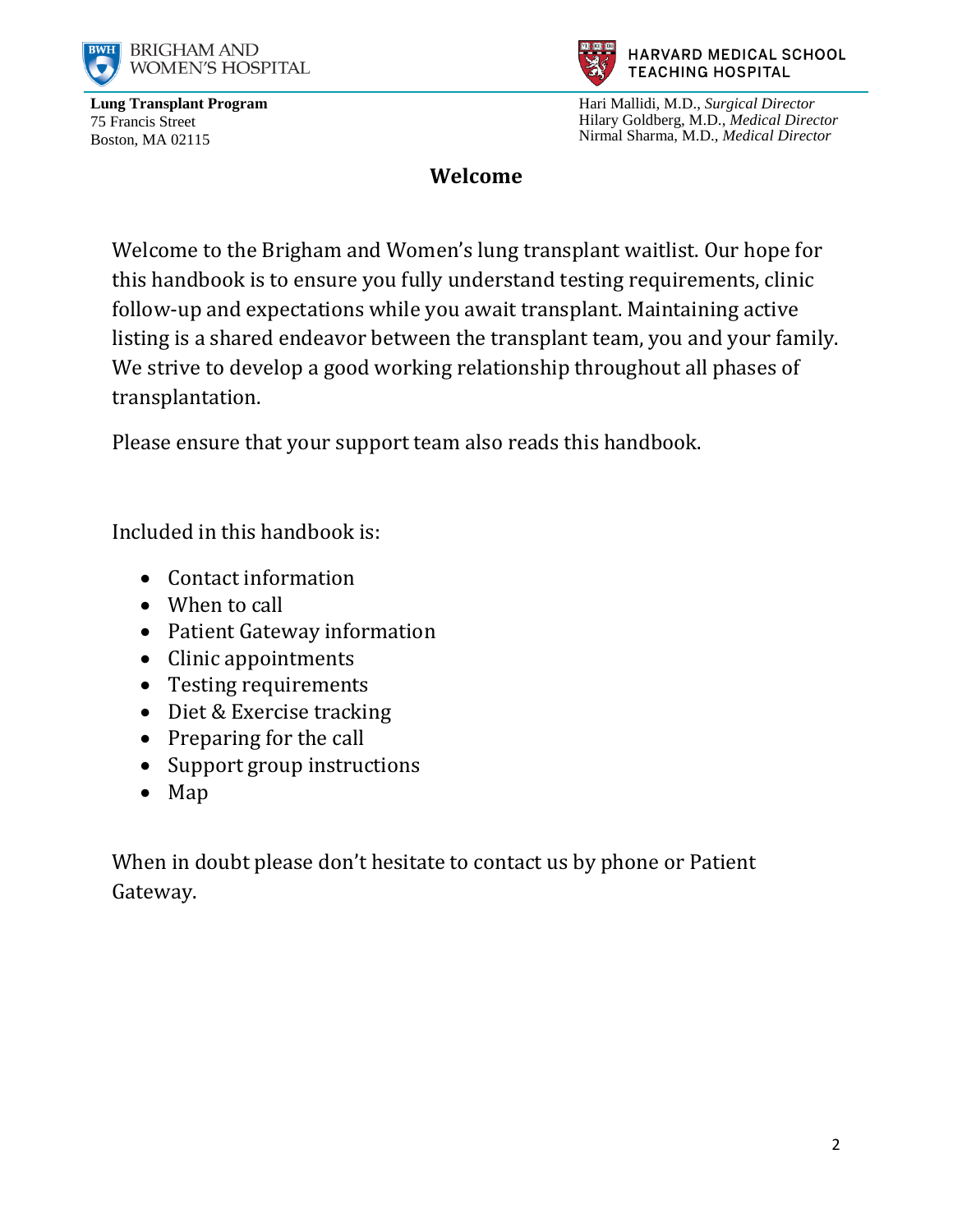



Hari Mallidi, M.D., *Surgical Director* Hilary Goldberg, M.D., *Medical Director* Nirmal Sharma, M.D., *Medical Director*

#### **Contact Information**

Pre-transplant Administrative Coordinator  $\bullet$  617-278-0502 Please contact for scheduling clinic appointments and testing.

Kathleen Boyle, RN Lung Transplant Nurse Coordinator, last names A-K ■ 617-525-9851 Fax 617-525-0428 Pgr- 36370 (please call: 617-732-6660 and ask the operator to page beeper number: 36370)

Gina Damp, RN Lung Transplant Nurse Coordinator, last names L-Z 617-525-9723 Fax 617-525-0428 Pgr- 31886 (please call: 617-732-6660 and ask the operator to page beeper number: 31886)

If you need to contact us during "off hours" or weekends and it is an emergency, please have your local physician page beeper number 1-Lung (#15864).

#### **Contact your nurse coordinator with updates about a new illness, hospitalizations, medication changes and for general questions.**

Carmel Owens Financial Coordinator 617-525-9724 Please contact for insurance and financial related questions.

Sarah Harre, LCSW Social Worker  $\bullet$ 617-525-8142 Please contact for social support and other related questions. Samantha Pearlstein, LCSW Social Worker ■857-307-2840

Mailing address [for imaging CDs]: BWH 1620 Tremont Street OBC 2nd Floor, Transplant Administration Attn: [nurse coordinator] Boston, MA 02120-1613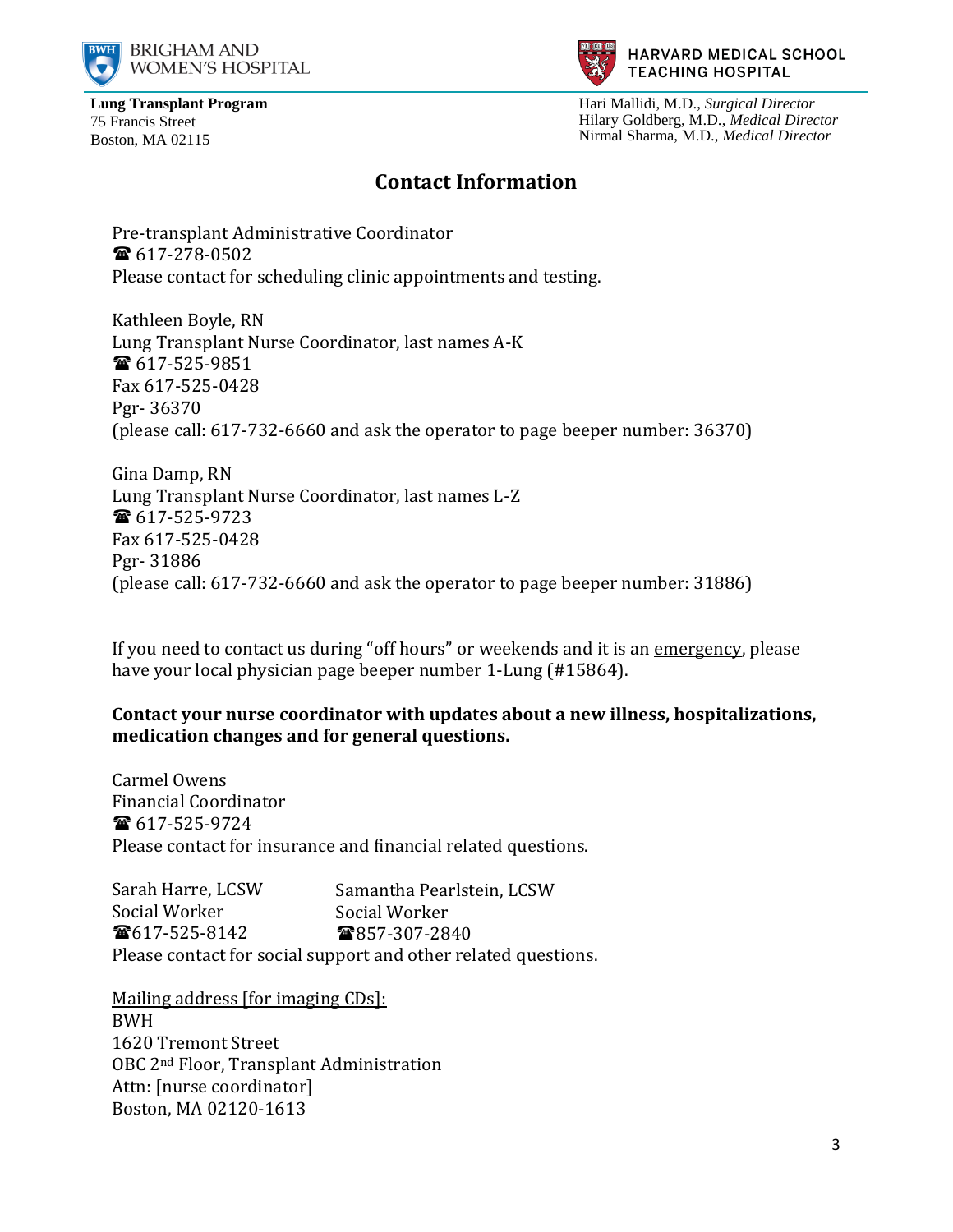



Hari Mallidi, M.D., *Surgical Director* Hilary Goldberg, M.D., *Medical Director* Nirmal Sharma, M.D., *Medical Director*

# **When to Call**

Please remember that your primary care provider and pulmonologist will continue to manage your care while you await transplant. They will continue being the first contact for you in terms of your health. If changes occur between your clinic visits please contact your nurse coordinator.

Further examples of when to call the transplant team:

- Changes in condition ie: hospitalization or new treatment plan
- Increase/decrease in supplemental oxygen needs
- Inability to exercise
- New medication or new medical diagnosis
- Changes in support team
- Changes in insurance coverage
- Change in finances
- Travel more than 4 hours from Boston
- Prednisone use of more than 20 mg per day
- If received a blood transfusion
- New need for narcotic pain medication
- General questions related to transplant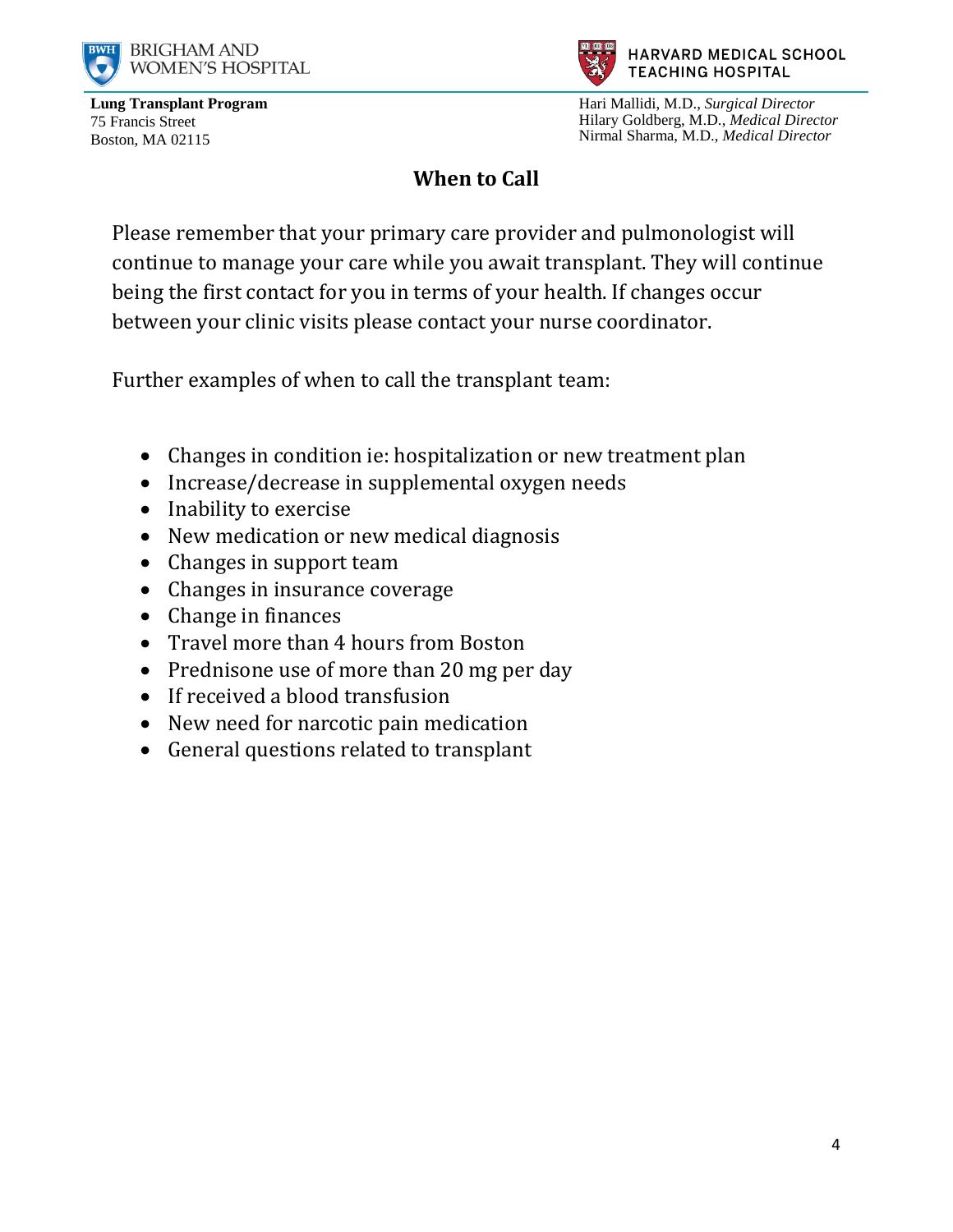



Hari Mallidi, M.D., *Surgical Director* Hilary Goldberg, M.D., *Medical Director* Nirmal Sharma, M.D., *Medical Director*

#### **Patient Gateway**

Patient Gateway is a secure and convenient online tool that allows you to reach all members of the Lung Transplant team regarding appointments, medications, testing, etc. This is being used in place of email as it is a more secure and confidential way to communicate with you regarding your healthcare. In addition to the email function you will also have access to see your scheduled appointments and test results. Please keep in mind that not all appointments will be visible in Patient Gateway so please call the office with any questions.

Setting up your personal Patient Gateway account is simple.

## **Start by going to [www.patientgateway.org](http://www.patientgateway.org/) and clicking Enroll Online.**

A request form will ask you to provide basic information: your name, gender, birth date, telephone number, email address, home address, and your Brigham and Women's health care provider(s). You then can choose to verify your identity online (using an RSA security tool to gather specific questions that only you can answer) or to have an Access Key mailed to you within 7 business days.

If you have any difficulty setting up your Patient Gateway account please call Monica Yurnet at 617-278-0502.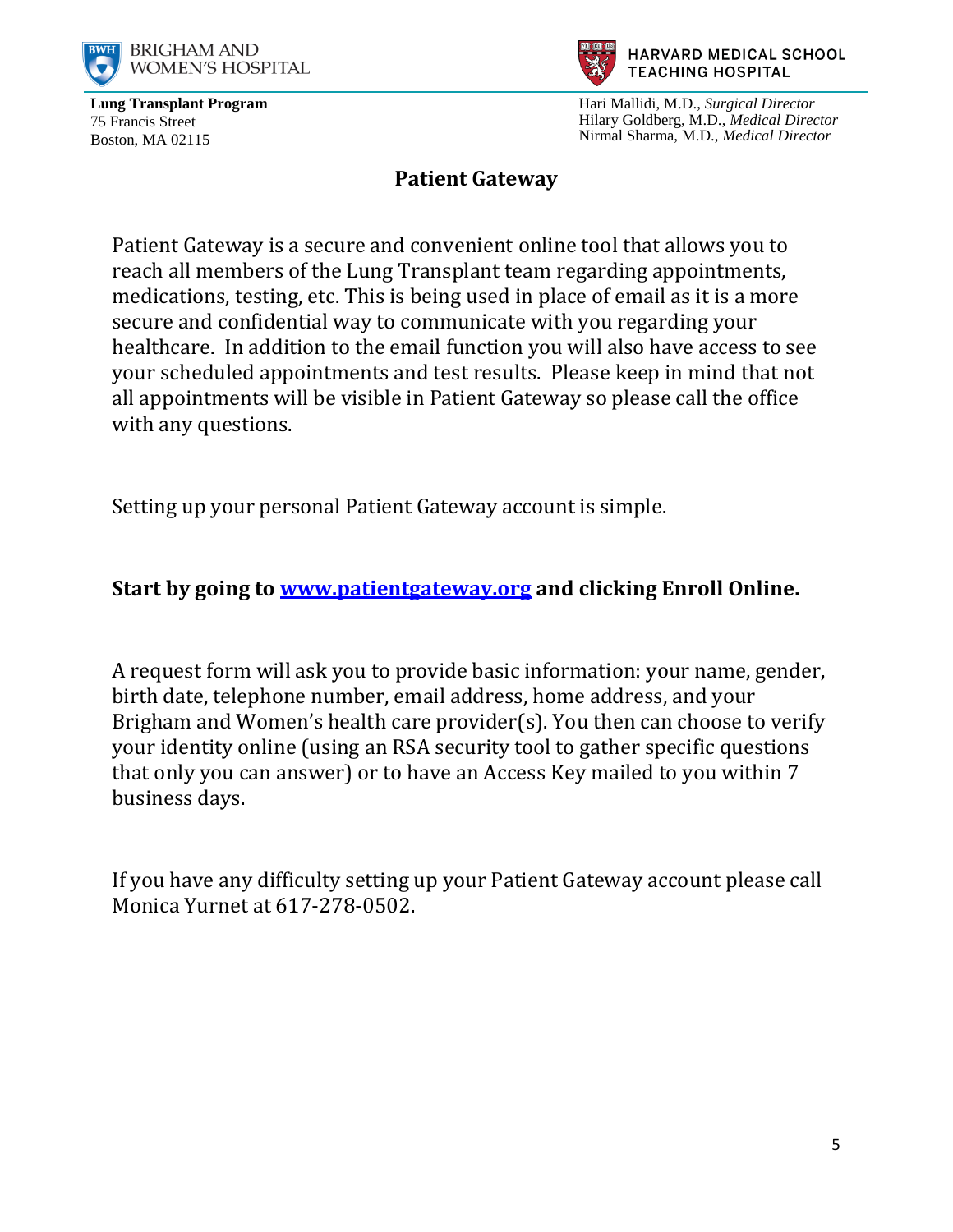



Hari Mallidi, M.D., *Surgical Director* Hilary Goldberg, M.D., *Medical Director* Nirmal Sharma, M.D., *Medical Director*

## **Clinic Appointments**

At least every 2 months you will be seen in pre-lung transplant clinic in The Lung Center C at 15 Francis Street. Please allow extra time when traveling to Boston as traffic/construction can be unpredictable.

This visit will include vital signs [including weight], spirometry and blood work in addition to meeting with one of the lung transplant providers (nurse practitioner or pulmonologist). Additional testing may also be scheduled on the same day as clinic visits. You will also meet with your nurse coordinator to ensure all testing is current and to discuss future testing.

Some topics covered at this visit will include respiratory assessment, oxygen requirements, medication/allergy review, exercise routine & weight management goals. This visit is also your chance to make sure you understand the process and that any questions or concerns that you have are addressed.

Please come to clinic with the following:

- Current medication and allergy list
- A support person whenever possible
- A written list of any questions to help guide the visit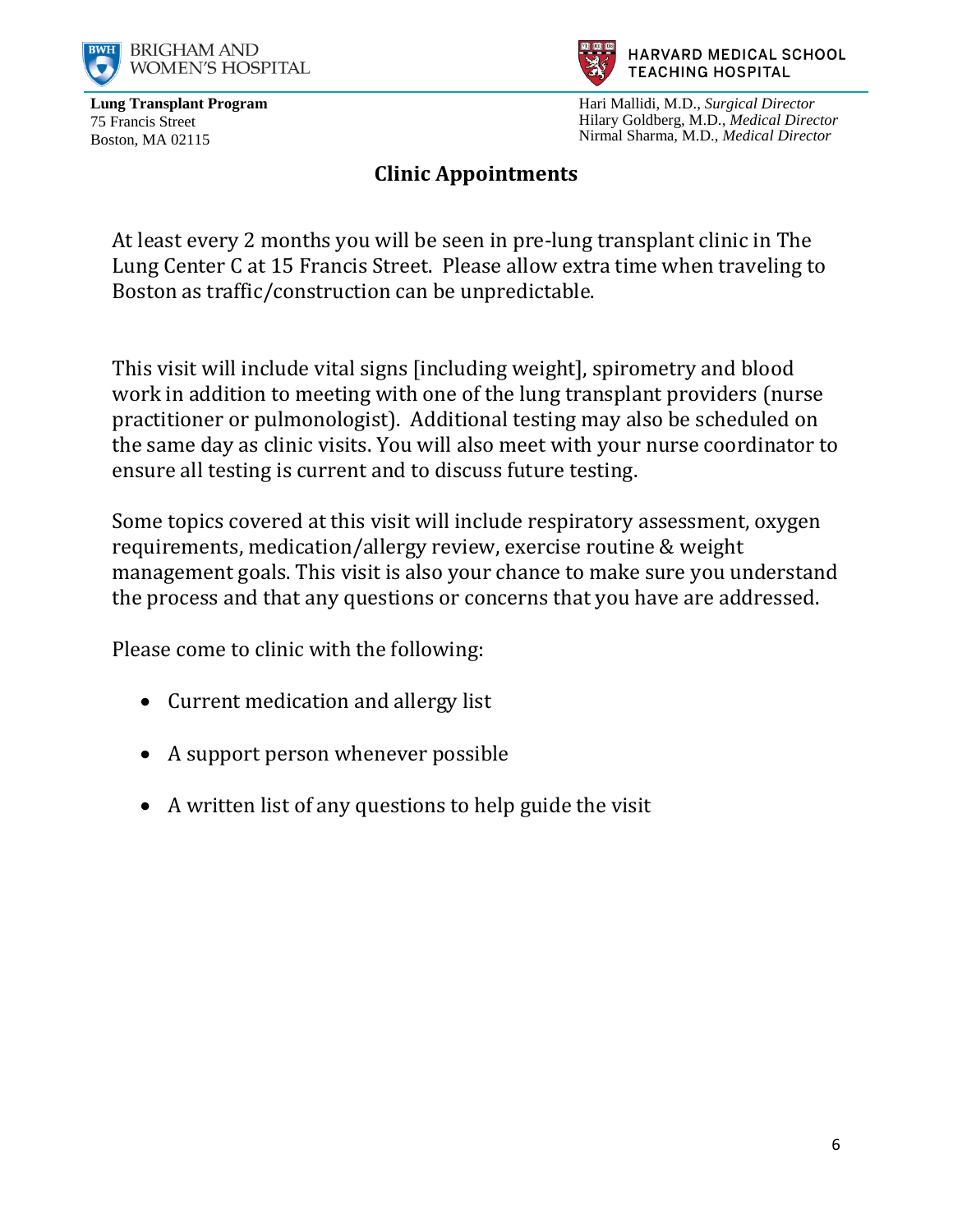



Hari Mallidi, M.D., *Surgical Director* Hilary Goldberg, M.D., *Medical Director* Nirmal Sharma, M.D., *Medical Director*

## **Testing Requirements**

An important piece of maintaining active listing is to ensure all testing is up to date. Most testing must be updated every 2, 6 and 12 months. Testing must be updated so that we understand your current medical situation and can adjust the plan for your care. Testing must also be updated according to Federal regulations. We will try and coordinate testing to coincide with a clinic visit. Most patients find this helpful as they are able to have multiple things completed in one trip to Boston.

If you are unsure of a test date please ask your nurse coordinator during your clinic visit.

**If testing is completed locally you are responsible for obtaining the results and either faxing or providing in person. If a chest CT, Echocardiogram or chest x-ray is completed locally please mail in the imaging on a CD in addition to providing the report.**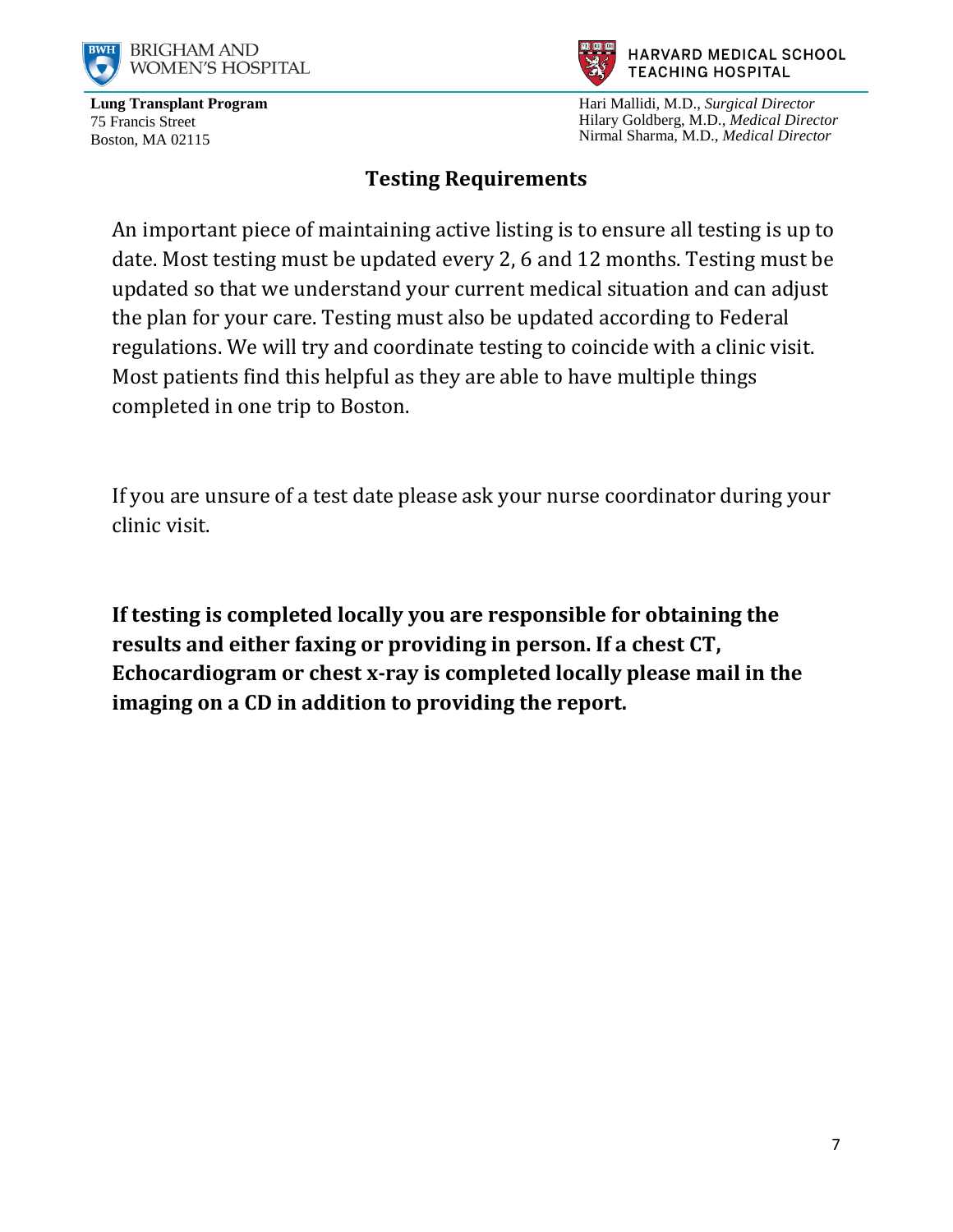



Hari Mallidi, M.D., *Surgical Director* Hilary Goldberg, M.D., *Medical Director* Nirmal Sharma, M.D., *Medical Director*

## **Testing Requirements**

# **Every 2 months:**

Clinic appointment Blood work ABG 6MW test (LAS walk complete on resting oxygen level) Spirometry

#### **Every 4 months:**

Chest x-ray

## **Every 6 months:**

Chest CT Echo Formal 6 MWT (minimum distance 450 ft)

#### **Every year:**

Transplant blood work EKG Full PFT

#### **Every other year:**

Abdominal ultrasound Consults with psychiatry, social work and nutritionist

Testing may require more frequent updating depending on a patient's clinical status. We will coordinate your testing with your appointments at BWH.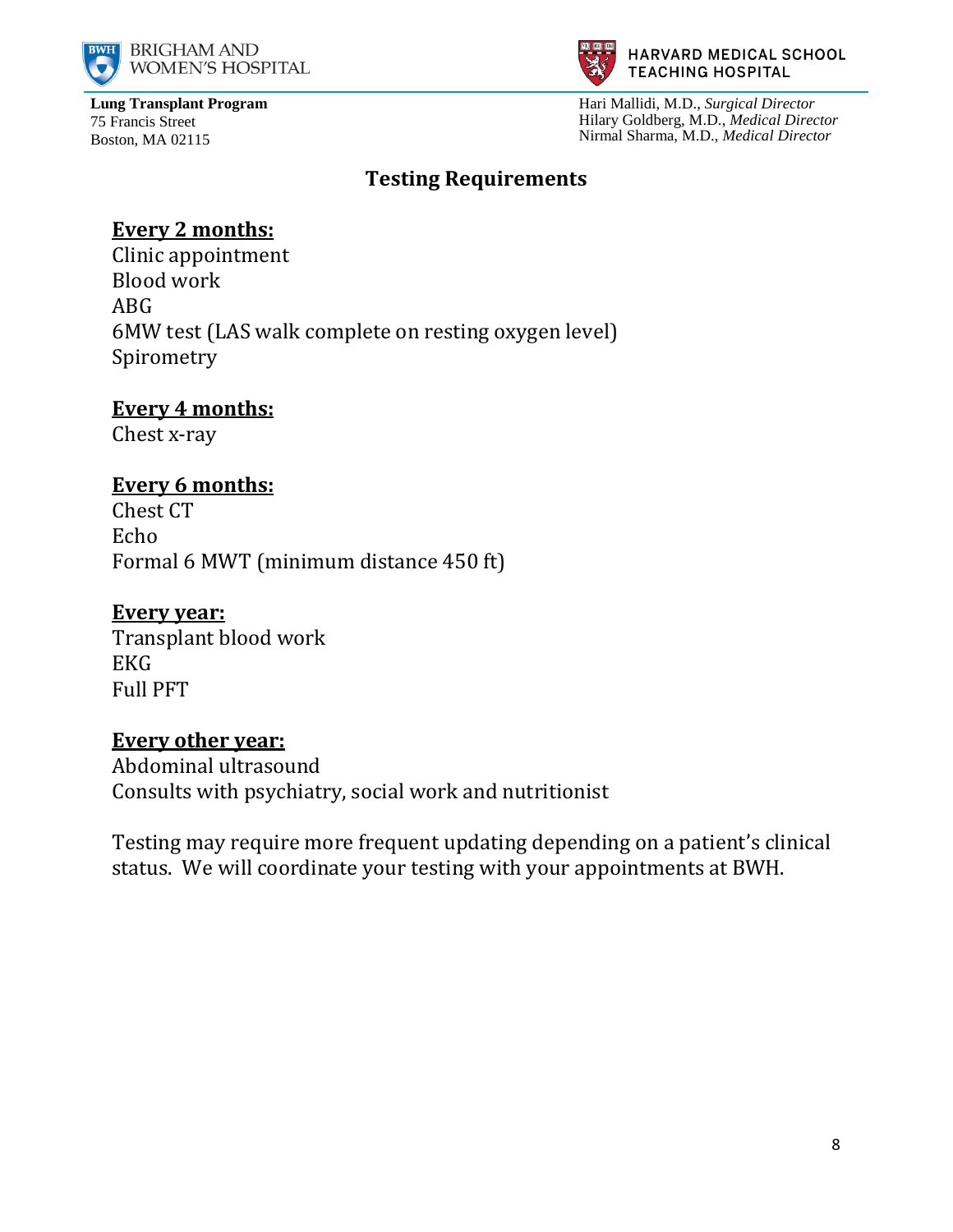



Hari Mallidi, M.D., *Surgical Director* Hilary Goldberg, M.D., *Medical Director* Nirmal Sharma, M.D., *Medical Director*

Patient Information:  $\vert$  NAME:

|                | 2M F/U     |     | 6M F/U       |            | Yearly F/U  |            |             | Every 2 year F/U |           |       |                  |           |
|----------------|------------|-----|--------------|------------|-------------|------------|-------------|------------------|-----------|-------|------------------|-----------|
|                | <b>ABG</b> | 6MW | <b>Spiro</b> | <b>CCT</b> | <b>ECHO</b> | <b>EKG</b> | <b>PFTs</b> | Labs             | <b>SW</b> | Psych | <b>Nutrition</b> | Abd $u/s$ |
| Date Performed |            |     |              |            |             |            |             |                  |           |       |                  |           |
| Date Updated   |            |     |              |            |             |            |             |                  |           |       |                  |           |
| Date Updated   |            |     |              |            |             |            |             |                  |           |       |                  |           |
| Date Updated   |            |     |              |            |             |            |             |                  |           |       |                  |           |
| Date Updated   |            |     |              |            |             |            |             |                  |           |       |                  |           |
| Date Updated   |            |     |              |            |             |            |             |                  |           |       |                  |           |
| Date Updated   |            |     |              |            |             |            |             |                  |           |       |                  |           |
| Date Updated   |            |     |              |            |             |            |             |                  |           |       |                  |           |
| Date Updated   |            |     |              |            |             |            |             |                  |           |       |                  |           |
| Date Updated   |            |     |              |            |             |            |             |                  |           |       |                  |           |
| Date Updated   |            |     |              |            |             |            |             |                  |           |       |                  |           |
| Date Updated   |            |     |              |            |             |            |             |                  |           |       |                  |           |

\*Please note, at every clinic visit you will have routine labs drawn and a chest x-ray completed.

# Testing Requirements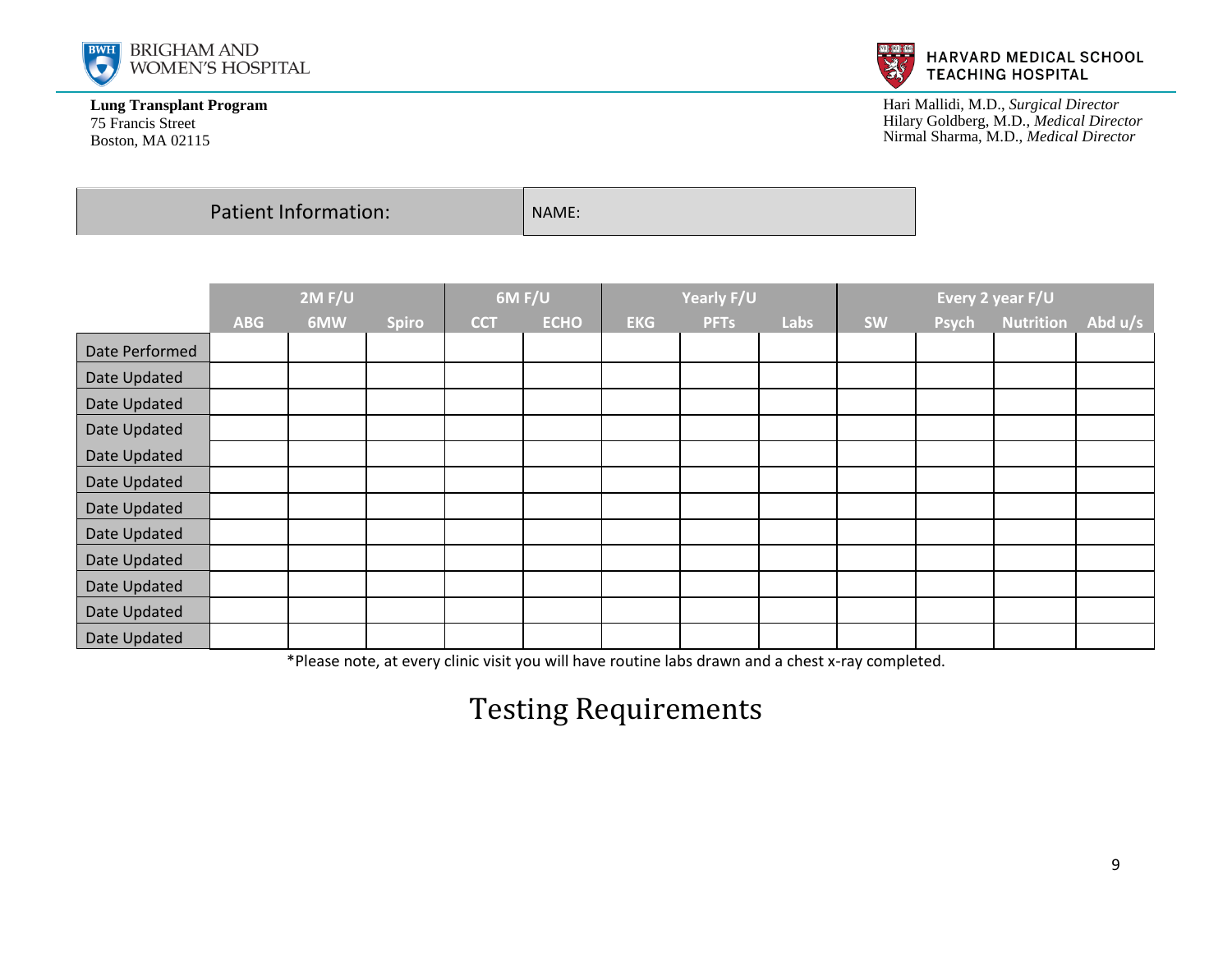



Hari Mallidi, M.D., *Surgical Director* Hilary Goldberg, M.D., *Medical Director* Nirmal Sharma, M.D., *Medical Director*

#### **Outpatient Testing**

This testing is completed with the assistance of your primary care provider. It is the patient's responsibility to ensure all routine health maintenance tests remain up to date. Please have all results faxed to our office or bring in person to your clinic visits.

- 1. Bone density scan [every 2 years]
- 2. Colonoscopy [every 2-10 years depending on previous results]
- 3. Pap smear [every 3-5 years]
- 4. Mammogram [annually]
- 5. T Spot or PPD/Mantoux (skin test for tuberculosis) [every 2 years]
- 6. Letter of Dental Clearance [annually]
- 7. Immunizations (Influenza, Pneumonia, Tdap) as indicated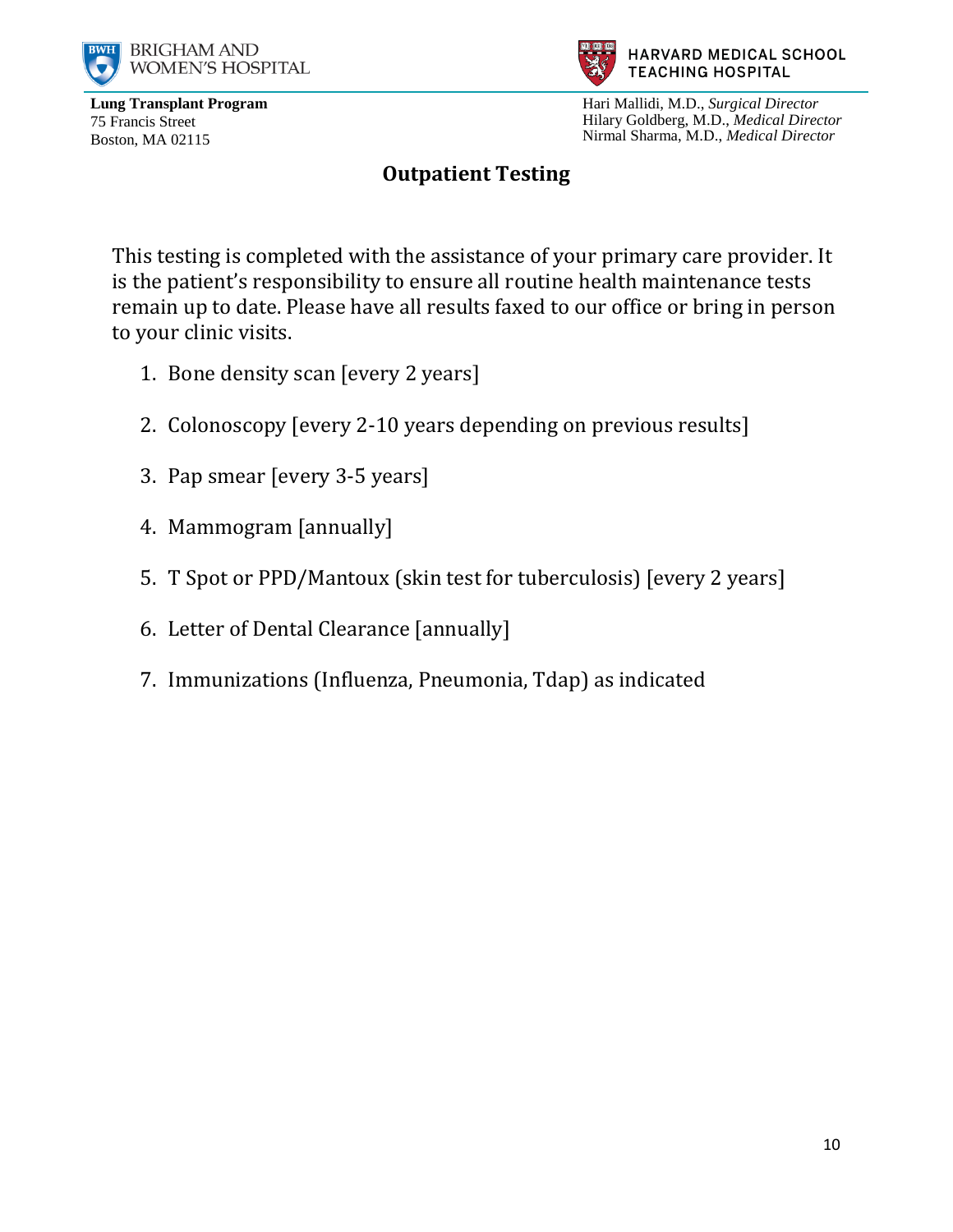



Hari Mallidi, M.D., *Surgical Director* Hilary Goldberg, M.D., *Medical Director* Nirmal Sharma, M.D., *Medical Director*

#### **Diet and Exercise**

#### Diet

Maintaining a healthy weight is very important to help in your recovery after surgery. Our BMI [body mass index] criteria is to maintain a BMI between 17 & 30. If patients have a BMI above 30 they risk inactivation if they present to clinic with weight gain. Patients are at a higher complication rate perioperatively if their BMI is above 30. A nutrition consult was part of the lung transplant evaluation, if you have more nutrition concerns please don't hesitate to ask as we can schedule another visit. We can also discuss weight loss strategies during your clinic visit.

#### Exercise

A critical part of your lifestyle while you await transplant is having a diet and exercise plan. We require all patients to participate in a structured exercise program. At least one time prior to transplant all patients are required to complete a course of outpatient pulmonary rehabilitation. Most patients continue with maintenance pulmonary rehabilitation after completing a 12 week formal program. We prefer this option as there is continued monitoring of vital signs and oxygen needs. This is the safest place to exercise. If continuing in a maintenance program isn't feasible, you must maintain an exercise program independently. This can occur at home or at a local gym. Please keep a log to track your progress [example tracking log included]. An important tool to purchase is a portable pulse oximeter to monitor your heart rate and oxygen saturation during exercise. Oximeters can be ordered online and can often be submitted to insurance for reimbursement. The goal for all patients is to be exercising for at least 30 minutes 5 times per week. Patients often need higher liter flow oxygen during exercise. By monitoring oxygen saturations during exercise this can guide you if adjustments need to be made. Home oxygen supply may need to be increased depending on your needs if exercising at home.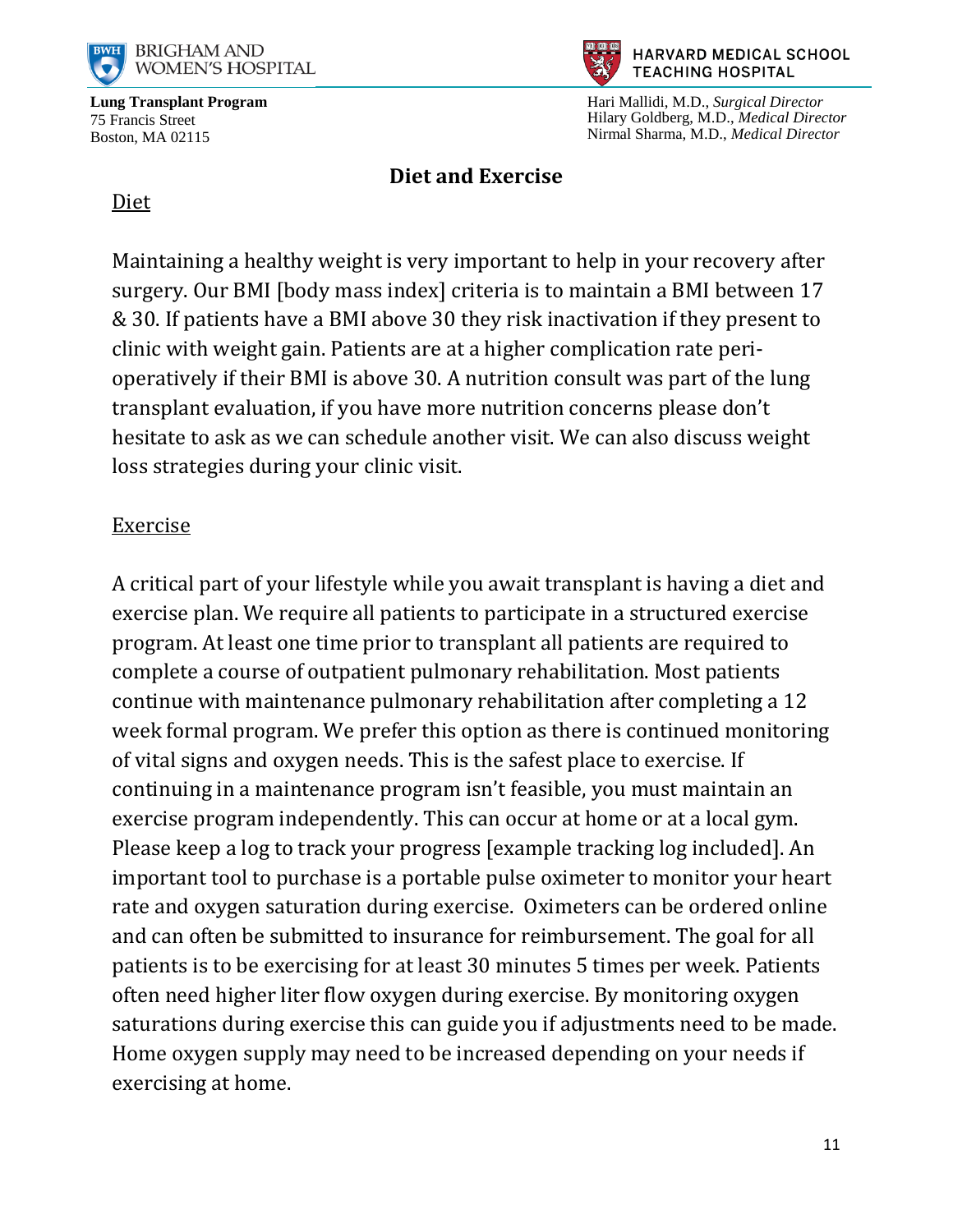





Boston, MA 02115



Hari Mallidi, M.D., *Surgical Director* Hilary Goldberg, M.D., *Medical Director* Nirmal Sharma, M.D., *Medical Director*

| <b>Exercise Tracking</b> |          |          |            |          |  |  |  |  |
|--------------------------|----------|----------|------------|----------|--|--|--|--|
| Date                     | Activity | Duration | Oxygen use | Comments |  |  |  |  |
|                          |          |          |            |          |  |  |  |  |
|                          |          |          |            |          |  |  |  |  |
|                          |          |          |            |          |  |  |  |  |
|                          |          |          |            |          |  |  |  |  |
|                          |          |          |            |          |  |  |  |  |
|                          |          |          |            |          |  |  |  |  |
|                          |          |          |            |          |  |  |  |  |
|                          |          |          |            |          |  |  |  |  |
|                          |          |          |            |          |  |  |  |  |
|                          |          |          |            |          |  |  |  |  |
|                          |          |          |            |          |  |  |  |  |
|                          |          |          |            |          |  |  |  |  |
|                          |          |          |            |          |  |  |  |  |
|                          |          |          |            |          |  |  |  |  |
|                          |          |          |            |          |  |  |  |  |
|                          |          |          |            |          |  |  |  |  |
|                          |          |          |            |          |  |  |  |  |
|                          |          |          |            |          |  |  |  |  |
|                          |          |          |            |          |  |  |  |  |
|                          |          |          |            |          |  |  |  |  |
|                          |          |          |            |          |  |  |  |  |
|                          |          |          |            |          |  |  |  |  |
|                          |          |          |            |          |  |  |  |  |
|                          |          |          |            |          |  |  |  |  |
|                          |          |          |            |          |  |  |  |  |
|                          |          |          |            |          |  |  |  |  |
|                          |          |          |            |          |  |  |  |  |
|                          |          |          |            |          |  |  |  |  |
|                          |          |          |            |          |  |  |  |  |
|                          |          |          |            |          |  |  |  |  |
|                          |          |          |            |          |  |  |  |  |
|                          |          |          |            |          |  |  |  |  |
|                          |          |          |            |          |  |  |  |  |
|                          |          |          |            |          |  |  |  |  |
|                          |          |          |            |          |  |  |  |  |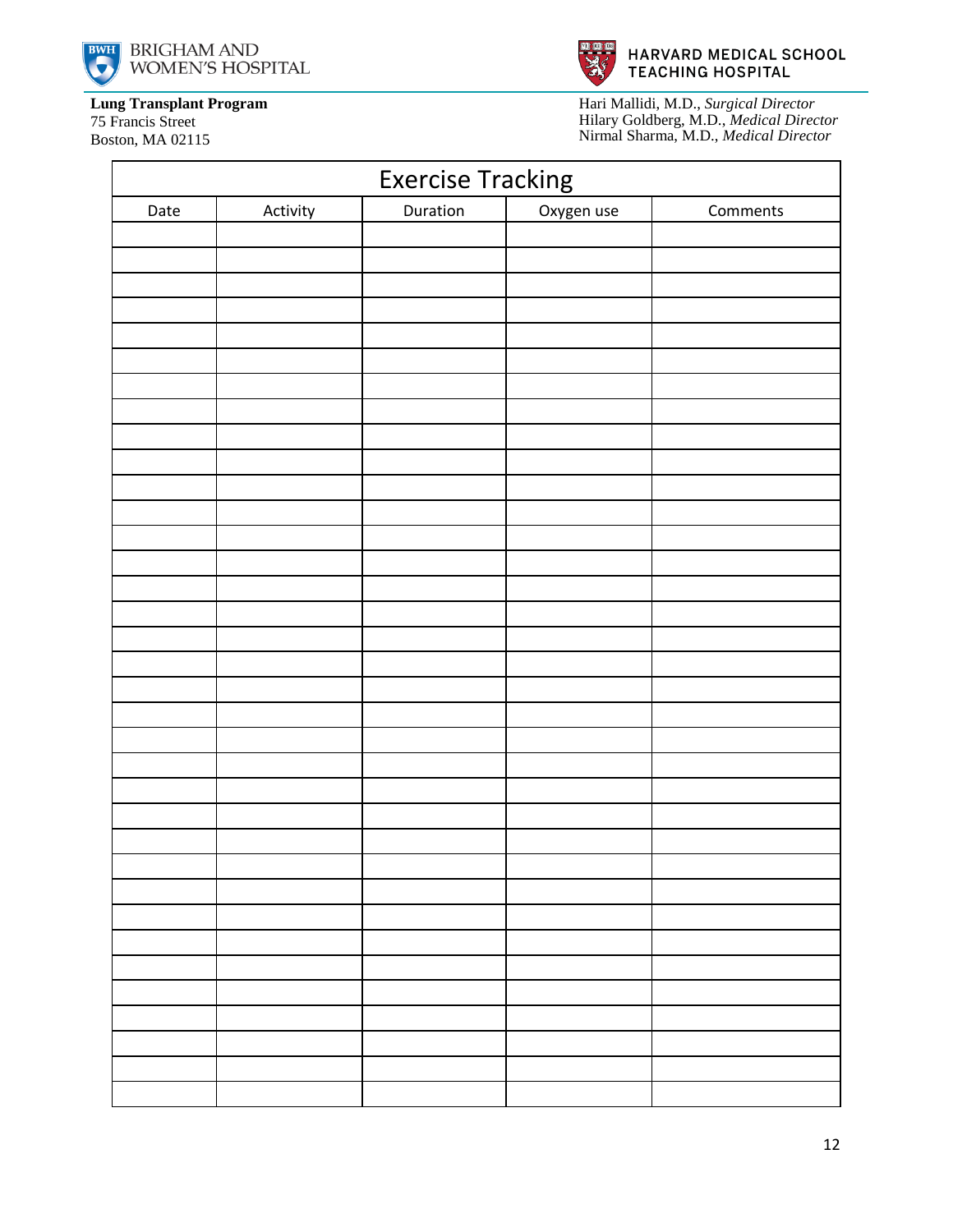



Hari Mallidi, M.D., *Surgical Director* Hilary Goldberg, M.D., *Medical Director* Nirmal Sharma, M.D., *Medical Director*

# **Preparing for "The Call"**

Awaiting the call for transplant can cause worry in most patients. Learning more about specifics will hopefully alleviate some fears. In addition to the information below please refer to our website:

[http://www.brighamandwomens.org](http://www.brighamandwomens.org/) [then type lung transplant in search field]. The lung transplant manual you received at your first visit and our support group sessions are available on the site.

Most patients are called many hours before a transplant actually happens. You may spend a number of hours in the emergency room after you arrive. Also please note that the procedure may be canceled due to donor issues after you leave home or arrive at BWH. This is an unavoidable and not uncommon occurrence.

- Always keep your cell phone on and with you at all times
- Maintain an accurate medication list and keep it in your purse or wallet
- Have a plan for who will be driving you to Boston once the call comes
- Have a plan for who will be taking care of your children and pets while your away
- The doctor calling will ask how you've been feeling and if you've been recently been ill or have any changes in your condition
- The doctor will also ask you to refrain from eating and drinking in preparation for surgery
- Many patients experience a "dry run" which is when you come to the hospital but are sent home without being transplanted-this can occur when a problem develops with the donor
- You may be informed that you are being called in for "back-up" should the first recipient have an issue and not be able to be transplanted
- Patients only need to bring insurance information, O2 and a medication list-you won't be needing any personal items until a few days to a week after surgery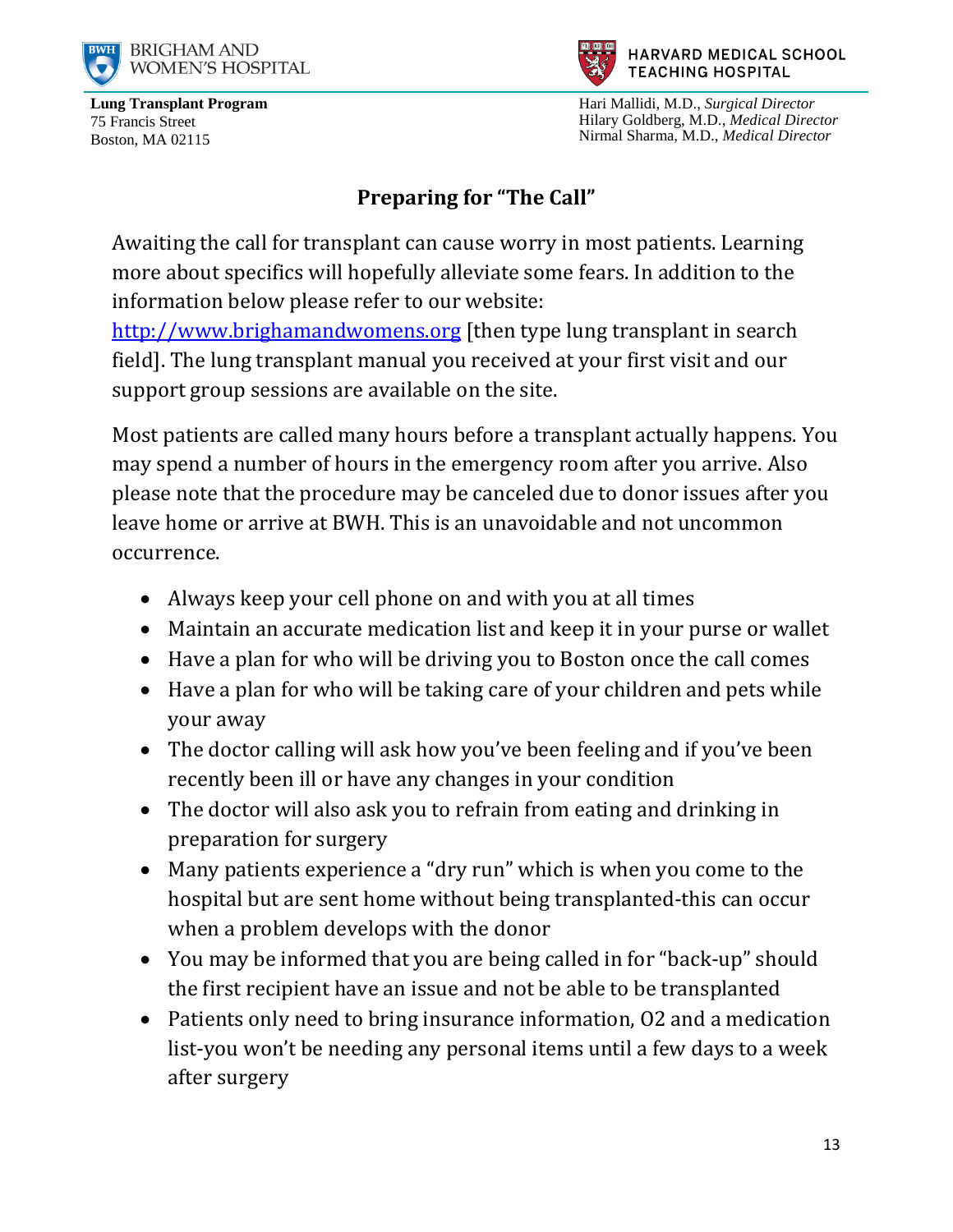



HARVARD MEDICAL SCHOOL **TEACHING HOSPITAL** 

Hari Mallidi, M.D., *Surgical Director* Hilary Goldberg, M.D., *Medical Director* Nirmal Sharma, M.D., *Medical Director*

- Family members should have a bag packed with a change of clothes, toiletries, prescription medications and cell phone chargers
- Keep in touch with the hospital during your trip to Boston should you run into traffic or weather is delaying your arrival
- Unless otherwise instructed report to the Emergency Room and inform them that you were called in for lung transplant
- Once patients leave for the operating room your primary support will provide their cell phone number for communication with the team
- Patients and family members will have access to the Bretholtz Center [75 Francis Street entrance] comprehensive resource center dedicated to the need of our patients and families for support and information while receiving care at our hospital
- Additional information for patients and families receiving care at Brigham & Women's can be found at [http://www.brighamandwomens.org/Patients\\_Visitors/patientresourc](http://www.brighamandwomens.org/Patients_Visitors/patientresources/default.aspx) [es/default.aspx](http://www.brighamandwomens.org/Patients_Visitors/patientresources/default.aspx)